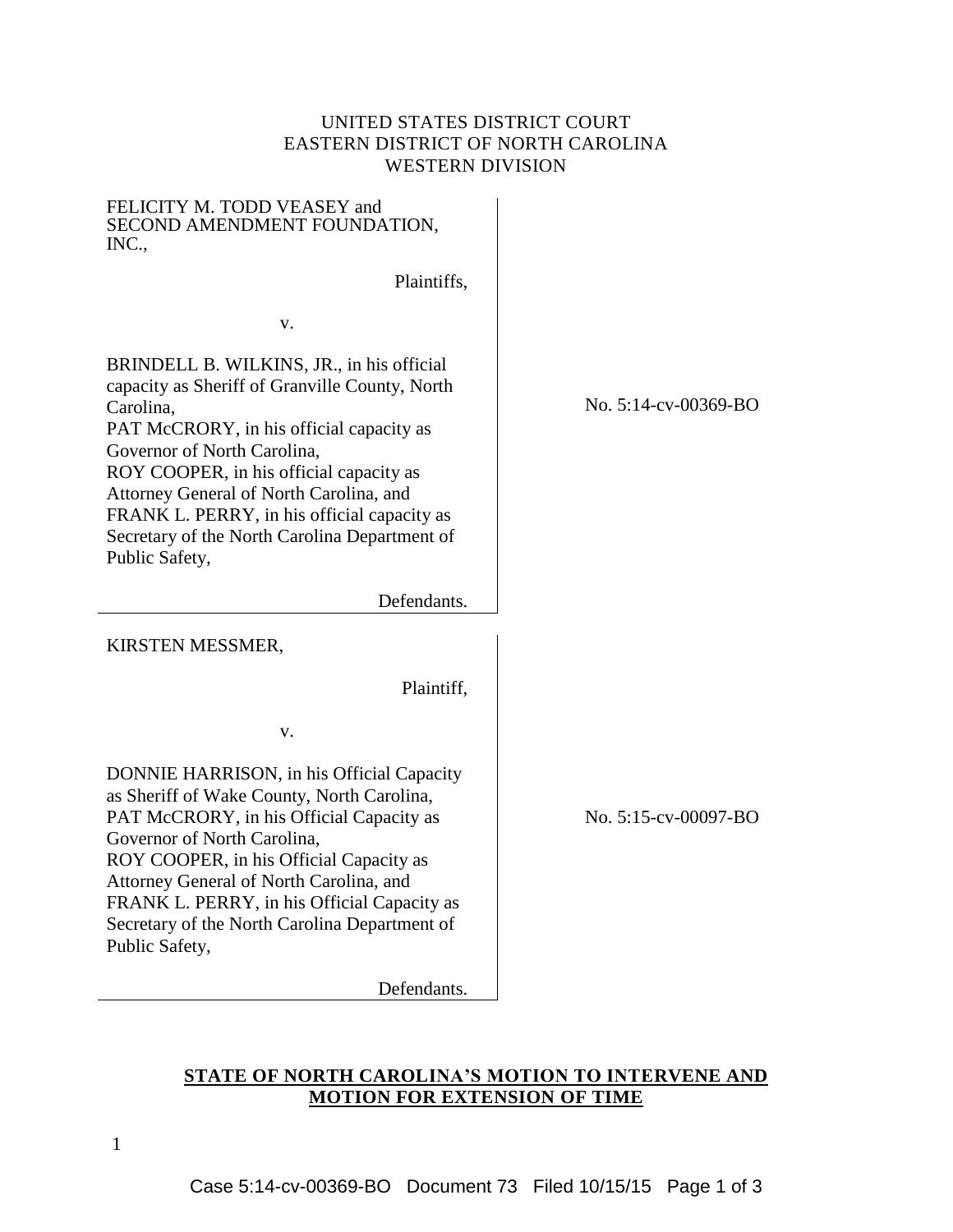Pursuant to this Court's Orders of July 31, 2015 [5:14-cv-369, DE #58] and August 5, 2015 [5:15-cv-097, DE #40] holding that "any fees awarded would be assessed against the Sheriff in his official capacity, to be paid by the State of North Carolina", the State of North Carolina respectfully moves the Court, pursuant to Fed. R. Civ. P. 24 (a)(2) and Fed. R. Civ. P. 24 (b), to allow the State to intervene in the above-matter for the limited purpose of contesting Plaintiffs' Motion for Attorneys' Fees. Further, the State of North Carolina respectfully moves the Court, pursuant to Fed. R. Civ. P. 6(b), for an extension of time in which to file their Response to the Plaintiffs' Motion for Attorneys' Fees.

WHEREFORE, the State of North Carolina respectfully requests that the Court enter an order allowing the State to intervene for the limited purpose of contesting Plaintiffs' Motion for Attorneys' Fees, and enter an order extending the time for the State to file their Response to the Plaintiffs' Motion for Attorneys' Fees, up to and including 21 days after entry of the Order granting intervention.

Respectfully submitted the 15th day of October, 2015.

ROY COOPER Attorney General

/s/ Charles G. Whitehead Charles G. Whitehead Special Deputy Attorney General Carolina State Bar No. 39222 Email: cwhitehead@ncdoj.gov N.C. Department of Justice Post Office Box 629 Raleigh, North Carolina 27602-0629 Telephone: (919) 716-6840 Facsimile: (919) 716-6758 *Counsel for State of North Carolina*